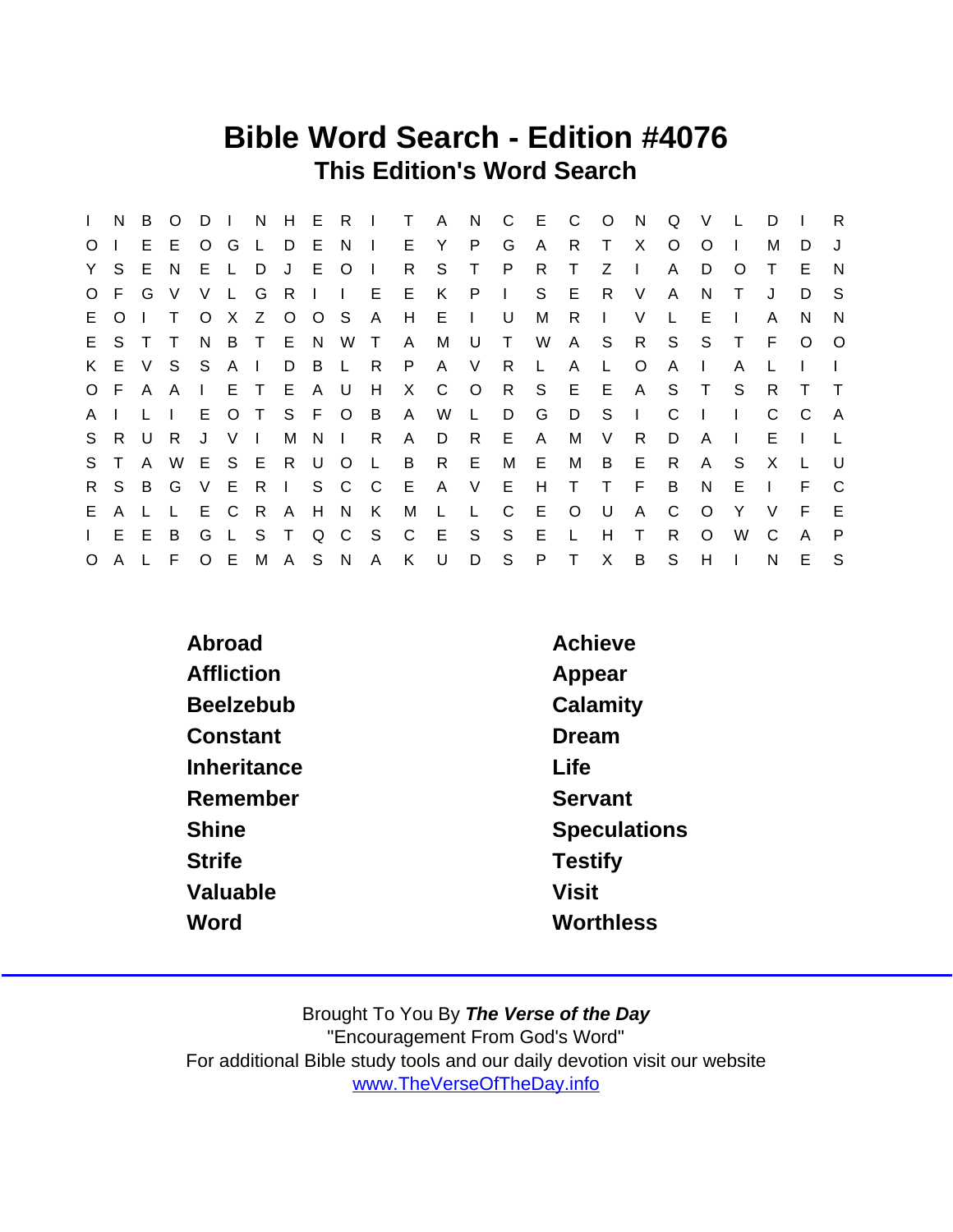## Bible Word Search - Edition #4076 Word Search Answer Guide

| i.  | n.           | $\overline{B}$ |              | od I |         |         |                 |                       |                         |                | N H E R I T A N C E C O       |              |              |              |       |                 | n              | q            | $\mathsf{v}$   | $\perp$      | d            | - i -        |              |
|-----|--------------|----------------|--------------|------|---------|---------|-----------------|-----------------------|-------------------------|----------------|-------------------------------|--------------|--------------|--------------|-------|-----------------|----------------|--------------|----------------|--------------|--------------|--------------|--------------|
| o i |              | e              |              |      |         |         |                 |                       |                         | E ogldenie Y   |                               |              | pg Ar        |              |       | $t \times$      |                | $\circ$      | $\circ$        | -i-          | m            | d            |              |
| Y s |              | $\mathbf{e}$   |              | n E  |         |         |                 | Djeoi                 |                         | $\mathsf{r}$   | S                             | T P          |              | $\mathsf{r}$ | $-t$  | $z$ i           |                | a            | d              | $\circ$      | t            | e            | n            |
|     |              |                |              |      |         |         |                 |                       |                         |                | o F g v v L g R i i e e k P I |              |              |              | S E R |                 | V              | A            | N,             | $\top$       | j            | d            | -S           |
| e   | $\mathbf{o}$ | $\mathbf{L}$   |              |      |         |         |                 | T o x Z o O s a       |                         | h              | $E$ i                         |              | <b>u</b>     | M r          |       | $\sim$ 1 $\sim$ | $\vee$         | $\Box$       | $\mathbf{e}$   | -i -         | a            | N            | N.           |
|     |              |                |              |      |         |         |                 | est T N b t E n W t   |                         | $\mathsf{A}$   | m                             | u t          |              |              | w A s |                 |                | r s s        |                | $\top$       | f            | $\circ$      | $\circ$      |
|     | k E V        |                |              |      |         |         |                 | S S A i D B I R       |                         | p              | a v r l                       |              |              |              | a     | $\perp$         | $\overline{O}$ | a            | $\Box$         | a            | $\Box$       | $\mathbf{L}$ | $\mathbf{L}$ |
|     |              |                |              |      |         |         |                 | o F A a i E T E A U h |                         | $\mathsf{X}$   | $C$ 0                         |              | r s e        |              |       | $\mathbf{e}$    |                | A S t        |                | <sub>S</sub> | $\mathsf{r}$ | T.           | $\top$       |
|     |              |                |              |      |         |         |                 | al Li E o T S F O B   |                         | a              |                               | $W$          | $\mathsf{d}$ |              |       | g d s l         |                | C            | $\blacksquare$ | $\sim 1$ .   | $\mathbf{C}$ | C.           | A            |
|     |              |                |              |      |         |         |                 |                       | s R U r j V i m N I R a |                | D <sub>R</sub>                |              | E            | A            | M V   |                 | $\mathsf{r}$   | d            | a              | - i-         | e            | $\mathbf{I}$ |              |
|     | s T          |                |              |      |         |         | A w e s E r u O |                       | $\mathsf{L}$            | $\overline{B}$ | R E                           |              |              | M E M        |       | B E             |                | $\mathsf{R}$ | a              | s            | $\mathsf{x}$ | L.           | - U          |
|     | r S B        |                |              |      |         |         | g ver I         | s c C                 |                         |                | e A v                         |              | e            | h t          |       | t               | f              | b            | n              | e            | i.           | F.           | - C          |
| e   | a L          |                | $\mathbf{I}$ |      |         | e c r a |                 | H n k                 |                         | $m \mid$       |                               | $\mathbf{L}$ | $\mathbf{C}$ |              | e o   | <b>u</b>        | a              | $\mathbf{C}$ | $\mathsf{o}$   | y.           | V            | F.           | E            |
|     | i e E        |                | $b$ g        |      | $\pm 1$ |         | s t             | $q$ $C$               |                         |                | S C e S S E L                 |              |              |              |       | H               | $\top$         | R            | $\circ$        | W            | $\mathbf{C}$ | $\mathsf{A}$ | $\mathsf{P}$ |
|     |              |                | oalf         |      |         |         |                 | o e m a s n A         |                         | $\mathsf{k}$   | $\mathsf{u}$                  | $\mathsf{d}$ |              | s p t        |       | $\mathsf{X}$    | b              | S            | $H$ $\perp$    |              | N            | E            | - S          |

- Abroad: Diagonal **Achieve:** Diagonal Affliction: Vertical Appear: Diagonal Beelzebub: Diagonal Calamity: Diagonal Constant: Diagonal Dream: Horizontal Inheritance: Horizontal **Life:** Diagonal Remember: Horizontal **Servant: Horizontal** Shine: Horizontal Shine: Vertical Strife: Vertical Testify: Diagonal Valuable: Vertical Visit: Diagonal Word: Diagonal Worthless: Horizontal
-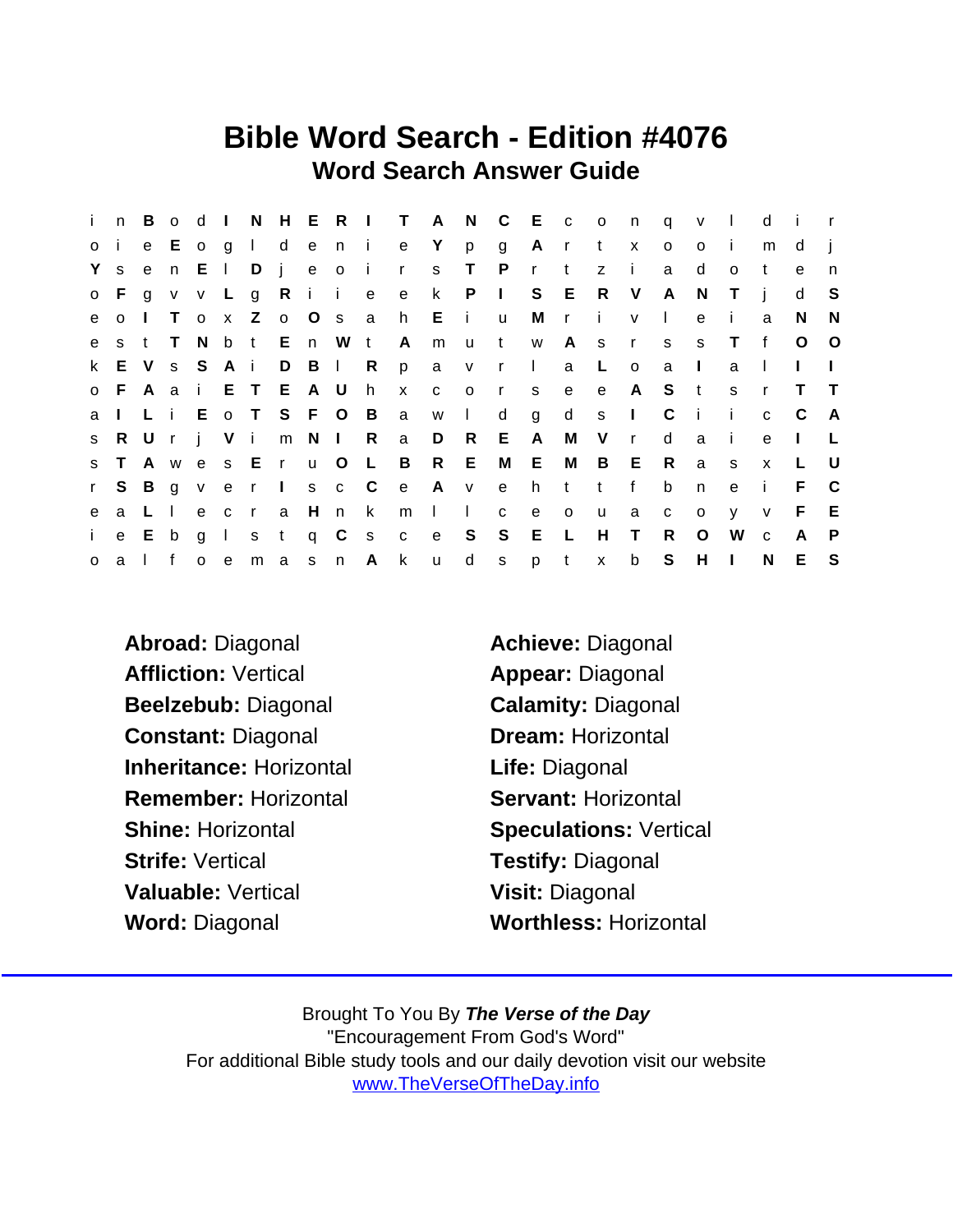## Bible Word Search - Edition #4076 Words Used And Their Definitions

Abroad

In a foreign nation

**Achieve** 

To reach a goal; To accomplish something

Affliction

Great pain or suffering; A cause of pain and suffering

Appear

To come before someone

Beelzebub Prince of demons

**Calamity** Great trouble or distress

**Constant** 

Continuous; Occurring repetitively or regularly

Dream

A mental experience that happens during sleep that may seem real regardless of the possibility of the events experienced occurring; A method God uses to speak to people during sleep (See Genesis 40-41)

**Inheritance** 

Personal belongings or assets of a deceased person that are handed down to the children of the deceased; Hebrew custom states that the first born son is the only person to receive this

Life

Existence on the physical or spiritual level